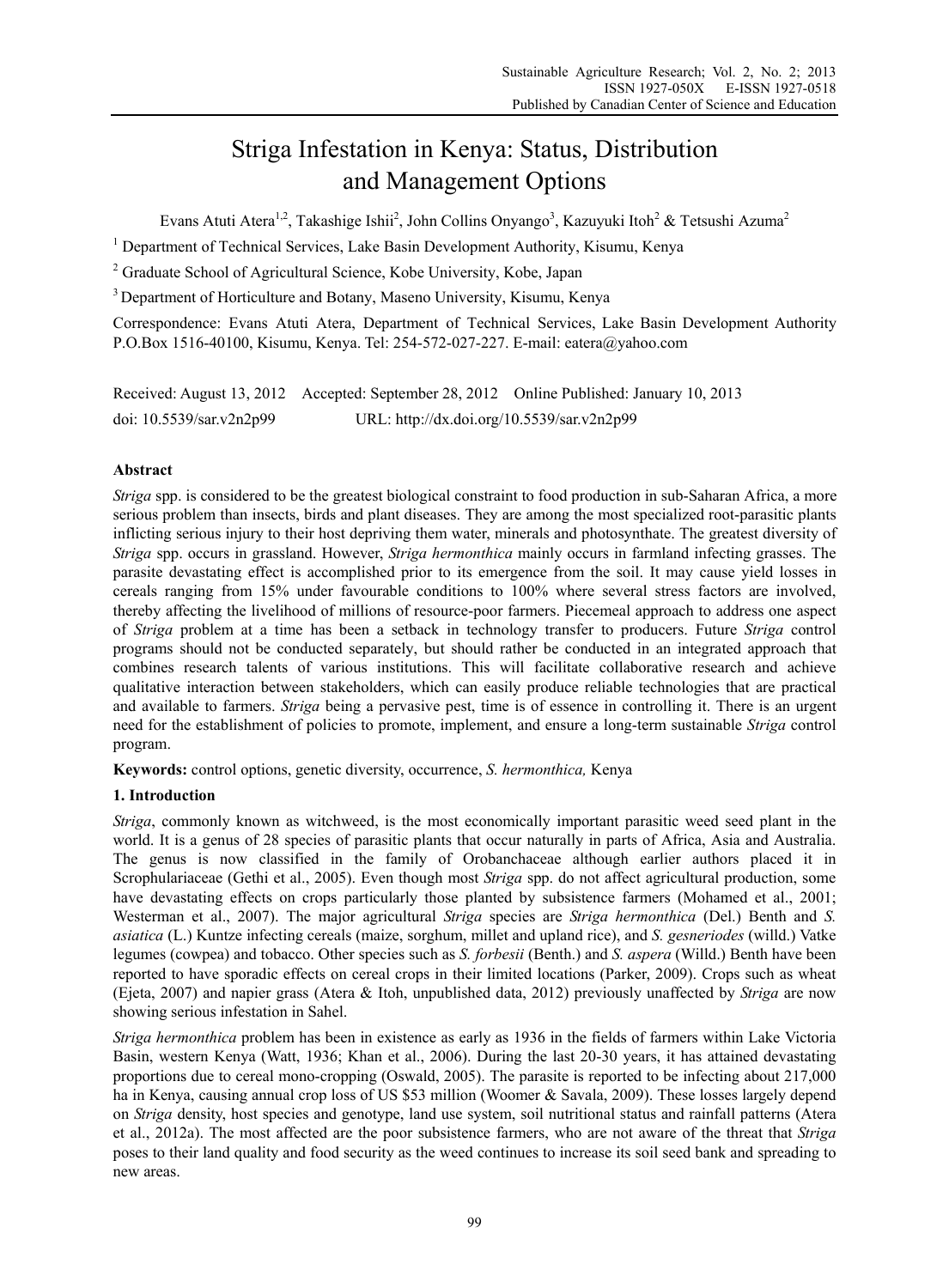A survey conducted in the Sudan savannah zone of Ghana showed that an average number of 9,384 seeds m<sup>-2</sup> was found in the Land that had been returned to cultivation after fallow. However, some fields had seeds in excess of 14,900 seeds m<sup>-2</sup> (Abunyewa & Padi, 2003). Van Delft et al. (1997) reported that a single *Striga* plant can produce up 4,827 seeds, excluding an approximate similar amount of seeds present in maturing capsules in western Kenya. They estimated the average number of seeds produced per mature *Striga* seed capsule to be 1,188. According to Woomer and Savala (2009), *Striga* has infected farmer's fields in western Kenya with an average of 161 million seeds per ha resulting in three parasitic stems per maize plant. Other studies in the region showed that *Striga* density was at least 14 plants per m<sup>2</sup> (MacOpiyo et al., 2010). These results imply that only a few *Striga* plants are required to make cereal production unsustainable in this region.

The purpose of this paper, therefore, is to examine the incidence of *Striga hermonthica* in Kenya and research achievements on its control. Some of the concepts in this paper will be drawn from our research of seven years in *Striga* infestation and occurrence, and cereal production in western Kenya. Agricultural production and costraints that limit its productivity will be assessed. A review on genetic diversity of *S. hermonthica* and its related species will be highlighted*.* Finally, the achievements of research on *Striga* control options available for farmers and their potential applicability will be discussed.

## **2. Agriculture and Distribution of** *Striga* **in Kenya**

## *2.1 Land Use*

The agricultural sector in sub-Saharan Africa is the key source of food, incomes, employment, and more often, foreign exchange. In Kenya, agriculture is an important economic activity and accounts for approximately 26% of GDP (Gok, 2010). It is a major contributor to foreign exchange earnings; even though less than 8% of the land is used for crop production. The land suitable for cultivation is about 20%, of which only 12% receive adequate rainfall for agricultural production and about 8% is regarded as medium potential land. The rest of the land is arid and semiarid. Farming in Kenya is carried out by small scale holders with limited technology who own not more than two hectares. These small farm production, operated by about three million farming families, account for 75% of total production in Kenya (Gitau et al., 2009). It is estimated that about 80% of the workforce in the country is engaged in agriculture/food processing.

## *2.2 Crop Production*

The major food crops grown in Kenya are maize, sorghum, sweet potatoes, wheat, rice, beans, finger millet and cassava (Taylor, 2009; Atera et al., 2012b). According to FAO (2006), cereal yield in SSA increased by only 29% between 1961 and 2005 compared to 177% in Asia and 144% in Latin America. On the other hand however, in the same period the population grew by 216% in the SSA (United Nations Population Division, 2007). The implication of this statistics is that production of cereals in SSA has to be increased to feed the growing population. In Kenya, cereal consumption was approximately 3.9 million tonnes (Ministry of Agriculture, 2010) while the production was 2.9 million tonnes in 2009 (Table 1). A preliminary forecast by FAO showed that Kenya needs to import 2.3 million tonnes of cereals to bridge a production deficit over 2011/12 cropping season. Cereals play a central role for food supply but its production has lagged behind. The production capacity of the country's food systems has not kept pace with the surging demand for food. The low yield recorded in the country is due to constraints of nutrient depletion, loss of organic matter and drought. Production of cereals is also negatively influenced by incidence of pests and diseases such as bird damage, leaf blight and the parasitic weed *Striga*.

## *2.3 Food Security*

Food security situation in Kenya has deteriorated significantly under the umbrella of business-as-usual scenario which calls for anything short of a revolution. The food shortage trends have to be reversed by all means through appropriate agricultural technologies including replenishing soil fertility, use of certified seeds, utilizing Good Agricultural Practices (GAPs), reducing weed soil seed banks, disease and pest pressures (Bruce, 2010). Emphasis should not only be laid on technology transfer, but also on policies that will achieve sustainable productive growth and reduce food insecurity. It is absolutely essential that any interventions to increase crop production must be focused on the farmers. In addition, farmers should be empowered to participate as equal partners in development of new technologies that will fit into their farming systems. *Striga* weed undermines the struggle to attain food security, and so its control must be addressed by all means.

In Kenya, food security means maize (*Zea mays* L.) production. It is regarded as a source of food in the entire nation and produced by almost every farmer. In addition, some farmers consider it as a source of income. Maize is life to some communities in Kenya because of its famous use to prepare the stable dish "*ugali*". Unfortunately,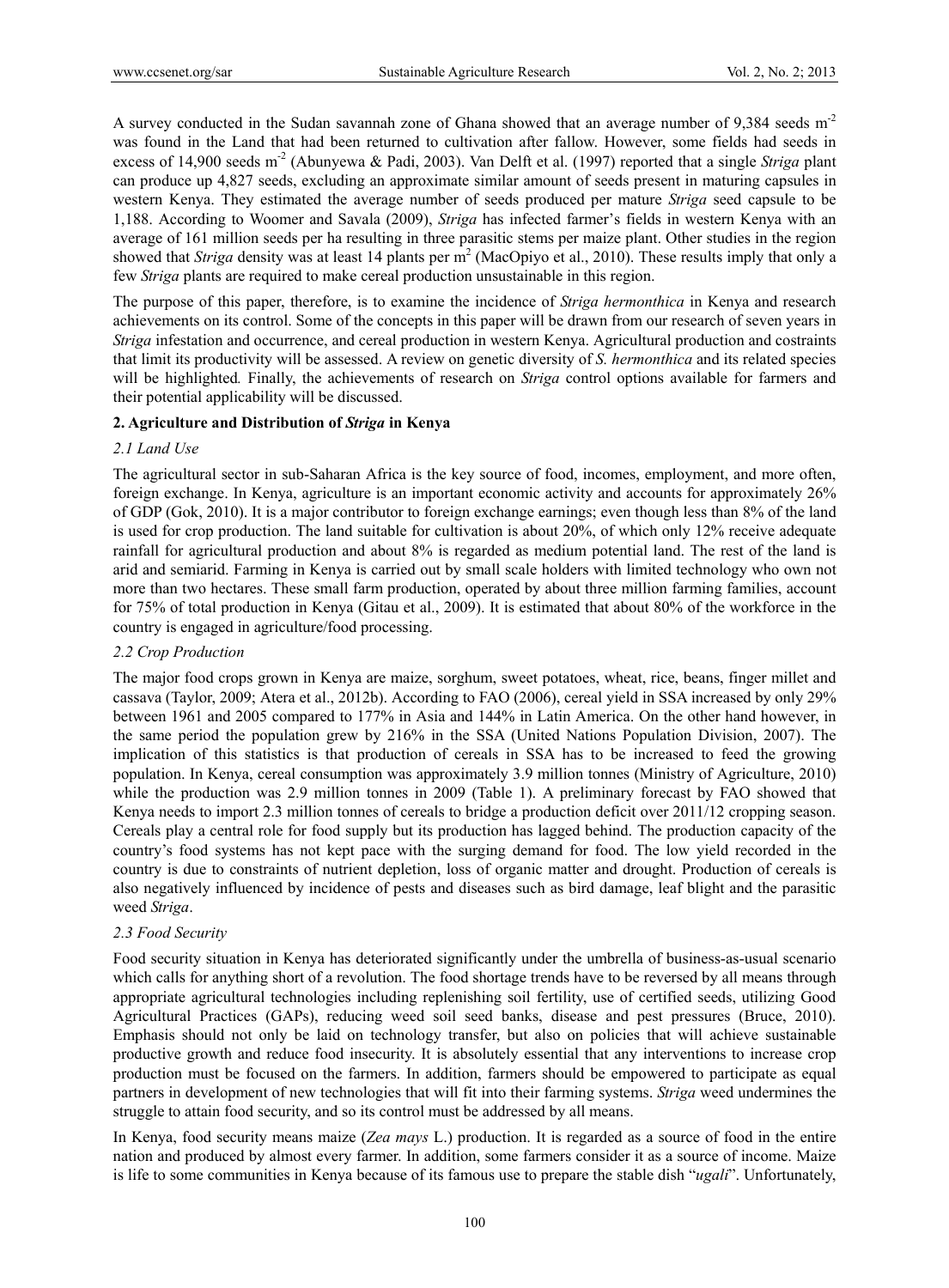the area which is considered to be the grain basket of the country is heavily infested by *Striga* (Figure 1), reducing yields of farmers' dependence by 30-100% (Bruce, 2010).

| Crop          | Area under crop cover (ha) | Production (tons) | Consumption (tons) |
|---------------|----------------------------|-------------------|--------------------|
| Maize         | 1,885,071                  | 2,442,823         | 3,240,000          |
| Wheat         | 131,594                    | 219,301           | 96,480             |
| Rice          | 21,829                     | 42,202            | 410,000            |
| Sorghum       | 173,172                    | 94,555            | 81,000             |
| Finger millet | 104.576                    | 56,417            | 40,000             |

Table 1. Cereal production and consumption in Kenya in 2009

Source: Ministry of Agriculture, Kenya, 2010.

## *2.4 Origin and Occurrence of Striga*

It is believed that *Striga hermonthica* and *S. asiatica* originated in the Nubian hills of Sudan and Semien mountains of Ethiopia. These areas are also known to be the origin of sorghum and pearl millet which are readily infected by the witchweed (Ejeta, 2007). *S. gesnerioides* may have originated in West Africa. Over the years, *Striga* has spread to other parts of sub-Saharan Africa through the activities of man.

There are nine (9) *Striga* species found in Kenya (Table 2). Among them, *S. hermonthica* is considered to be the most dangerous and common particularly in the densely populated regions of Nyanza and Western Provinces of Kenya (Figure 2) (Dogget, 1965; MacOpiyo et al., 2010). *S. asiatica* is predominantly found in the coastal region infecting upland rice (Gethi et al., 2005) and exists sporadically in Isiolo, Busia and Naivasha (Mohamed et al., 2001). The species that is adapted as a pest of legume crops, *S. gesneriodes*, has a wide geographical distribution in Kenya compared to the other species. It occurs as far as Kilifi (Coastal province of Kenya) spreading to Homa hills (Nyanza province, western Kenya) infecting cow pea.

#### *2.5 Economic Importance of Striga*

*Striga* infestation causes a loss of 30-50% to Africa's agricultural economy on 40% of its arable land (Amudavi et al., 2007; Hearne, 2009). A survey conducted in 30 communities in Borno state, northern Nigeria, indicated that farmers' rated *Striga* infestation as the leading priority constraint together with low soil fertility to crop production (Dugje et al., 2006). Similar surveys (Weber et al., 1995; Kim et al., 1997) showed *S. hermonthica* as a serious problem in Guinea savanna of Nigeria and yield losses ranged from 10 to 100%. In western Kenya, a survey of 83 farms revealed that 73% of the farms are infected with *S. hermonthica* (Woomer & Savala, 2009). The average yield loss due to *Striga* is 1.15, 1.10 and 0.99 tons per hectare for maize, sorghum and millet, respectively (MacOpiyo et al., 2010). However, the damage can reach as high as 2.8 tons per ha in maize and sorghum in some locations with high *Striga* densities (Andersson & Halvarsson, 2011). The loss represents 12.3% of the 2.4 million metric tonnes of maize that Kenya produces annually. This translates to about 39.6 kg of maize loss per capita, amounting to about 20% of a typical person's annual food requirement. Clearly, this shows the consequences of *Striga* infections are severe rendering small scale farmers helpless and often bewildered. It requires innovative and focused actions to assist them to reclaim health of their soil to overcome this agricultural scourge.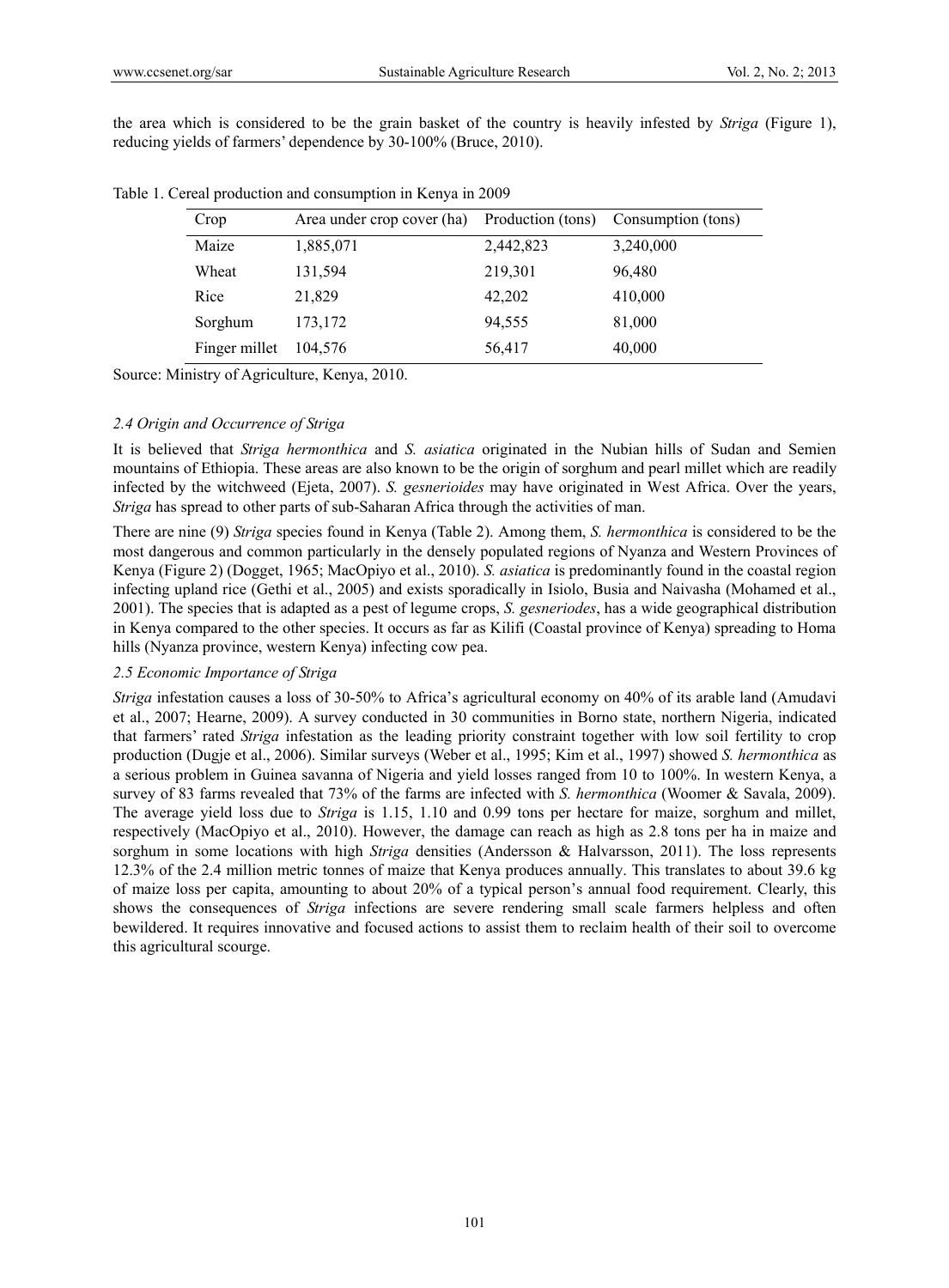

Figure 1. *S. hermonthica* infection in Busia, western Kenya: (A) Maize–groundnut intercrop with heavy infestation; (B) Reduction of yield in maize under *Striga* infestation

| <i>Striga</i> species | Host plants                                                                    | Occurrence area                                                                     |  |
|-----------------------|--------------------------------------------------------------------------------|-------------------------------------------------------------------------------------|--|
| S. asiatica           | Maize, rice, sorghum, pearl millet,<br>finger millet, sugar cane, wild grasses | Kilifi, Isiolo, Mathews range, Alupe, Daka Chom,<br>Kiunga                          |  |
| S. bilabiata          | Wild grasses                                                                   | Naivasha, Chyulu<br>hills, Rumbia,<br>Kahawa,<br>Mathews range                      |  |
| S. elegans            | Wild grasses                                                                   | Nairobi, Loitokitok, Laikiapia, Rumuruti                                            |  |
| S. forbesii           | Sorghum, rice, maize, sugar cane                                               | Narok, Mara plains, Kipini, Chyulu hills, Uasin<br>Gishu plateau, Trans Nzoia       |  |
| <i>S.gesnerioides</i> | Cow pea                                                                        | Kilifi, Buna, Homa hills, Rongo,<br>Nairobi.<br>Naivasha                            |  |
| S. hermonthica        | Maize, rice, sorghum, pearl millet,<br>finger millet, sugar cane, wild grasses | Alupe, Churaimbo, Miwani, Bungoma, Kendu,<br>Migori, Kuria, Nyamira, Siaya, Homabay |  |
| S. latericea          | Sugar cane, wild grasses                                                       | Samburu, Mariakani, Kwale, Voi, Machakos,<br>Sultan Hamud, Kilifi, Mwea             |  |
| S. lutea              | Wild grasses                                                                   | Kwale, Shimba hills, Embu, Chyulu hills                                             |  |
| S. pubiflora          | Sugar cane, wild grasses                                                       | Kwale, Shimba hills, Voi                                                            |  |

Table 2. *Striga* spp. distribution and occurrence in Kenya

Source: Mohamed et al., 2001; Gethi et al., 2005; Khan et al., 2007; De Groote et al., 2008; Authors' own observations.

#### **3. Genetic Diversity of** *Striga* **strains**

The relatedness of species is commonly assessed by morphological characters. However, reliable closeness of parental species has been evaluated according to the level of successful hybridization and fertility of the resultant progeny (Murray et al., 1993). Based on their morphological similarities, it has been suggested that *Striga* species have formed complex groups (Aigbokhan et al., 2000). Some of these species such as *S. hermonthica* and *S. aspera* are found in the same locality, parasitizing the same cereal crops and wild grasses, sharing insect pollinators and can be intercrossed to produce seeds. Mohamed et al. (2007) proposed that there are several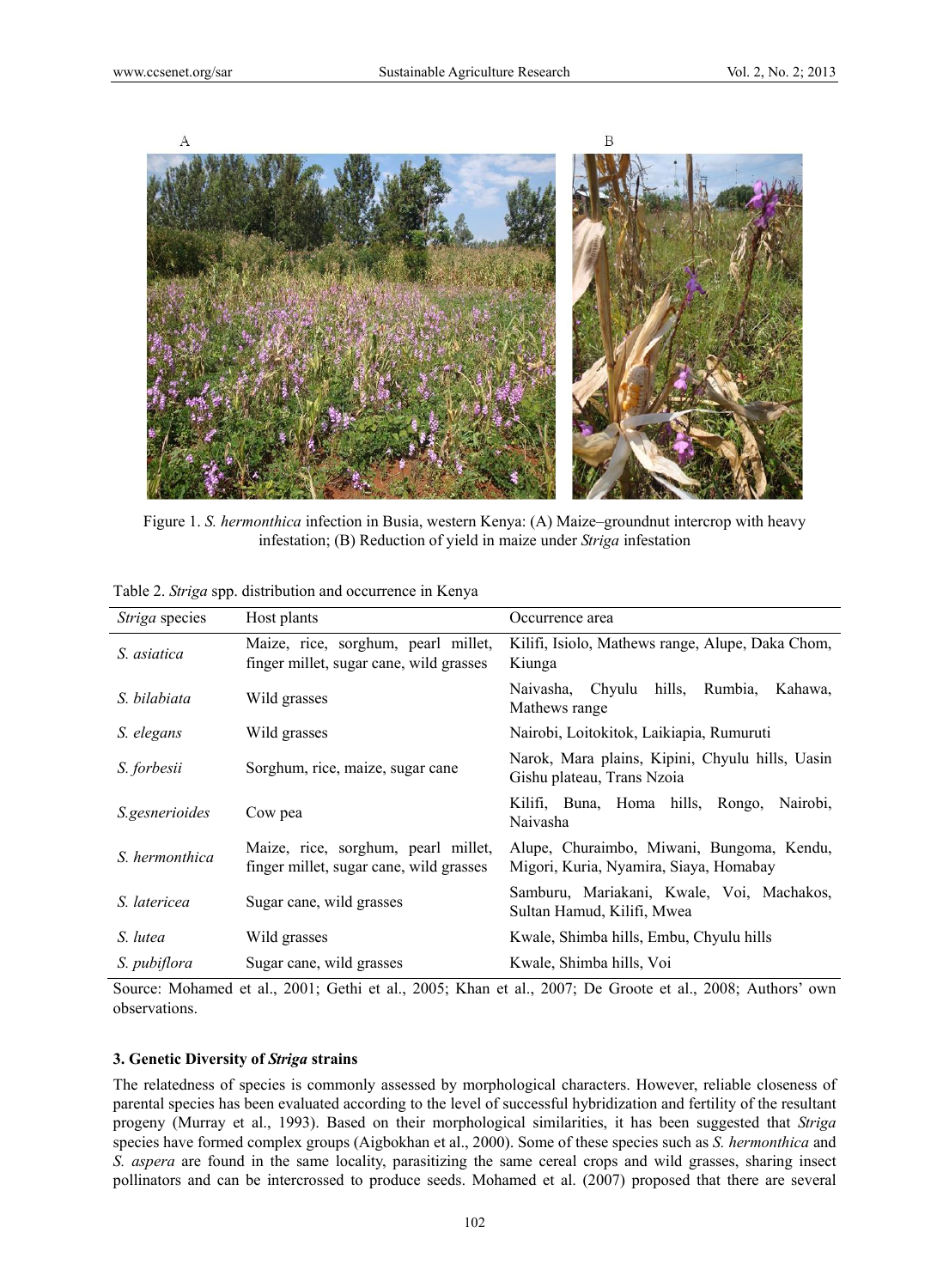factors that have contributed to genetic diversity in *Striga*: (a) persistent seed bank of several generations of populations; (b) hybridization; (c) broad geographic distribution; (d) long distance dispersal and (e) locally adapted host races. Among these factors geographical distribution appears to play the greatest role in determining genetic differences in the species (Aigbokhan et al., 2000).



Figure 2. Part of western Kenya map showing *Striga hermonthica* infections (De Groote et al., 2008; Authors' own observations)

Considering the wide range of distribution of *Striga* spp., limited studies on genetic diversity have been conducted in Kenya (Gethi et al., 2005). However, recent molecular advancements have provided the necessary tools that can be used in *Striga* diversity studies. These include polymerase chain reaction (PCR) and randomly amplified polymorphic (RAPD) which offer better characterization due to their high level of polymorphism compared to other markers such as morphological markers. Studies conducted on genetic diversity on *S. hermonthica* from Mali, Kenya and Nigeria showed high levels of variation existing between and within populations (Koyama, 2000). However, Gethi et al. (2005) reported that there is 90% similarity in *S. hermonthica* population collected from Kenya. He has argued that there seems to be substantial gene flow between *Striga* populations leading to low differentiation and seed dispersal has been basically through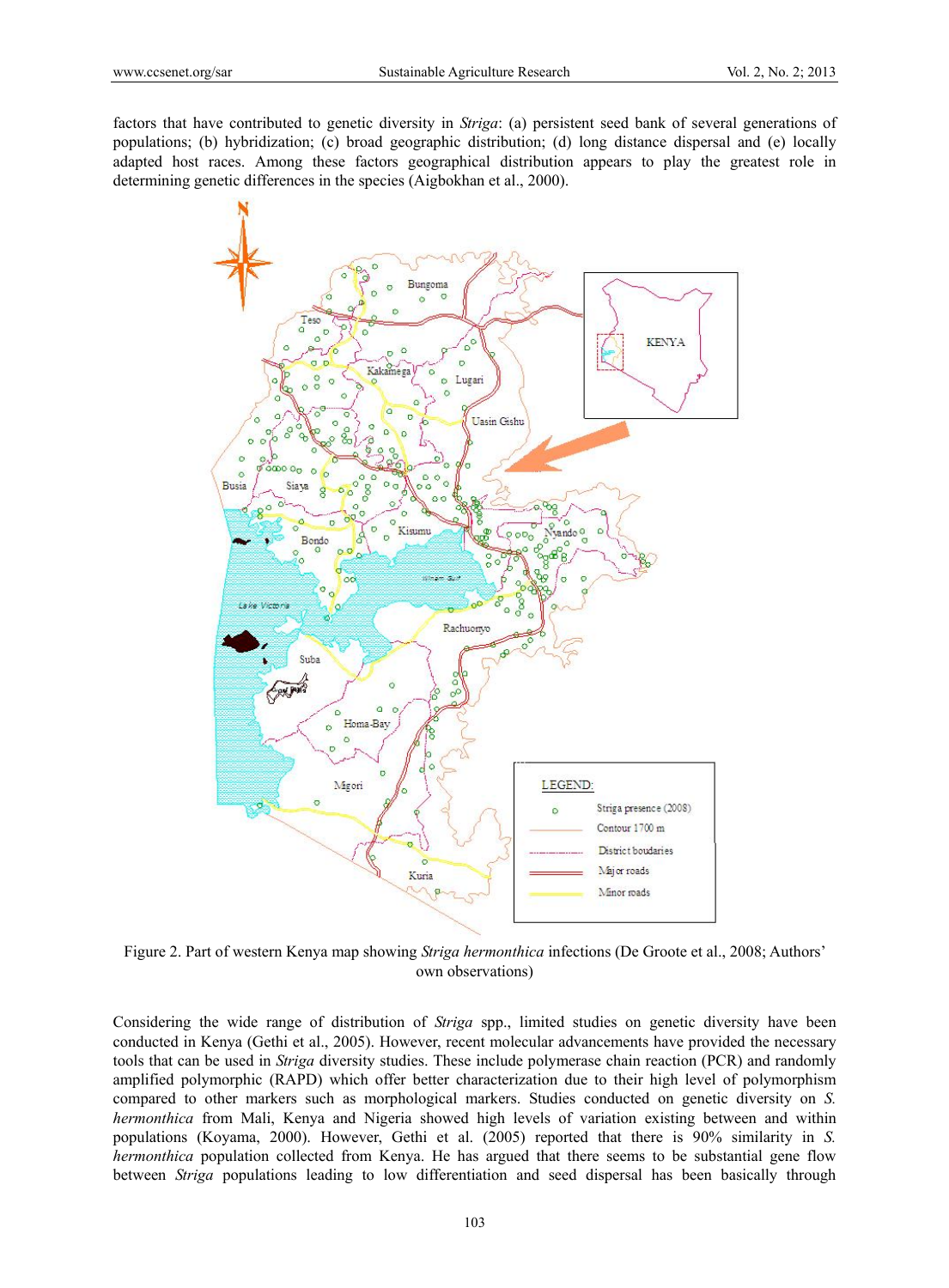contaminated seeds.

However, using  $F_{ST}$  standards value range (Wright, 1978) of 0.15 to 0.25 for highly differentiated population and 0.05 to 0.15 for moderately differentiated, Welsh and Mohamed (2011) showed that *S. hermonthica* samples collected from Ethiopia were genetically different and all populations were significantly different from each other. Nevertheless, he attributed Kenyan population similarity to a small area sampled covering only 0.5º latitude and less than 0.1º longitude. Other studies of *S. hermonthica* populations infesting cereal crops from several countries in western, eastern and central Africa using isozyme markers showed little genetic diversity to genetic diversity levels of up to 6.8% (Bharathalakshmi et al., 1990; Olivier et al., 1998).

More detailed analysis of genetic diversity in *S. hermonthica* population is required for understanding the parasite well for effective management. The parasite is said to have the ability to withstand a wide range of climatic conditions as well as to quickly adapting to different hosts and environments (Welsh & Mohamed, 2011). This makes it even more difficult to develop universally resistant host crops, and effort towards obtaining resistant cultivars may need to take the view that *Striga* species are diverse.

## **4. Research Achievements**

Research on *Striga* control in Africa started from the 1940s onwards (Timson, 1945; Andrews, 1947) and, in the last 20 years these efforts have been increased and considerable resources have been invested in developing control options (Oswald, 2005; Woomer, 2004). Several organizations have been involved in conducting research in Kenya and developing *Striga* control mechanisms: International Maize and Wheat Improvement Centre (CIMMYT) (Odhiambo & Ransom, 1993); Badische Anilin- und Soda-Fabrik (BASF) a private chemical company; International Centre of Insect Physiology and Ecology (ICIPE) (Khan et al., 2008); International Crops Research Institute for the Semi-Arid-Tropics (ICRISAT) (Haussmann et al., 2001); Tropical Soil Biology and Fertility Program of the International Centre for Tropical Agriculture (TSBF-CIAT) (Vanlauwe et al., 2008); African Agricultural Technology Foundation (AATF) and International Institute of Tropical Agriculture (IITA) (Manyong et al., 2008). Other institutions from advanced countries mostly from Europe (The UK and The Netherlands), USA and Canada have also been involved in conducting research on *Striga* (Kim, 1996; Andersson & Halvarsson, 2011). These institutions have recommended control options to farmers in Kenya geared towards reducing infestation and damage. The options include: the use of resistant crop varieties, intercropping of cereals and legumes, crop rotation, use of trap crops that stimulate suicidal germination, and application of manure and nitrogen fertilizer. These options are summarized in Table 3 with factors in favor and against their adoption by farmers in Kenya.

Generally, it has been accepted that *Striga* control can be possible and sustainable if a wide range of individual technologies are combined into a program of integrated *Striga* control (ISC) to serve a range of bio-physical and socio-economic environments (Ellis-Jones et al., 2004; Douthwaite et al., 2007). In fact, Franke et al. (2006) reported that ISC approach reduced *Striga* seed bank by 46% and improved crop productivity by 88%. The major objective of ISC is to reduce *Striga* densities in the soil to avoid new plants emerging in the subsequent seasons. However, there is stand-off on the complexity of control options to be involved and farm management as well as the resources required for its implementation.

## **5. Conclusion**

Striga infestation in Kenya has increased in size and severity despite the 70 years of support in research. Increased pressure on land, as a result of cereal production (particularly mono cropping) and reduction in the use of fallow, is responsible for the worsening situation. The control methods developed have not been adopted by farmers. The reasons for non-adoption are that the farmers doubt them (Khan et al., 2009; Atera, 2010) and they hear rumours that the methods do not work, and thus they are unwilling to test them. We strongly recommend that researchers and farmers should have an active linkage to technology transfer, as currently transfer of technology seems to be the limiting constraint. In our view, the technique of female sterility should be explored in *Striga* control in conjunction with intercropping with crop traps that stimulate suicidal germination. The technique will be based on gene introduction into *S. hermonthica* genome to cause female sterility while maintaining male fertility. On the other hand, intercropping as a farming system will readily be acceptable to farmers and able to fit into their farming requirements. The combination of these control options would increase yields and eliminate the need for alternative methods of eradicating the witchweed.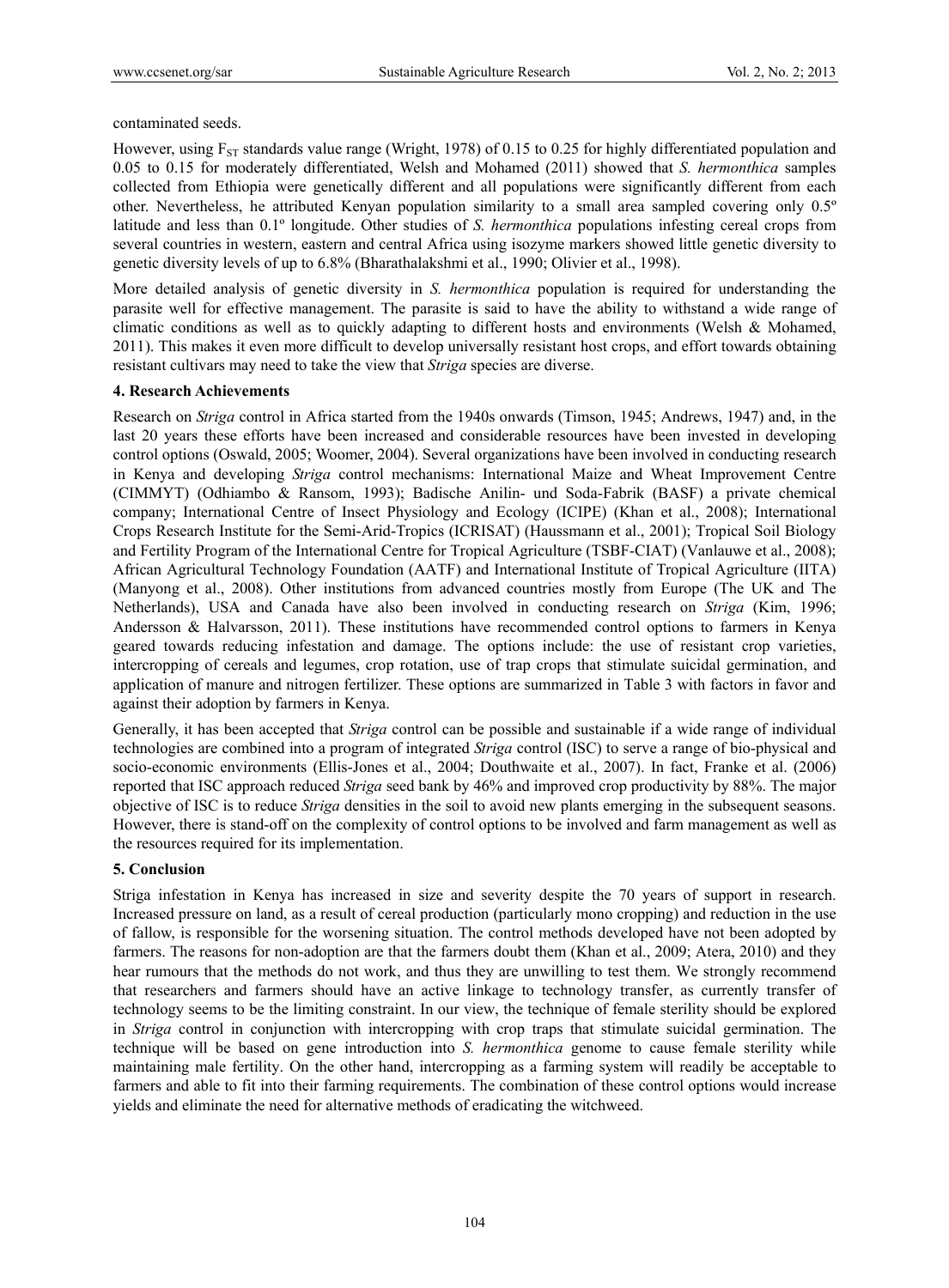| Strategy                              | Factors in favor of control options                                                                                                        | Setbacks for control options                                                                          | Ref.     |
|---------------------------------------|--------------------------------------------------------------------------------------------------------------------------------------------|-------------------------------------------------------------------------------------------------------|----------|
| Manual<br>weeding                     | Reduction of Striga seed bank, easy to<br>implement                                                                                        | Yield benefit is not immediate,<br>labor intensive                                                    | 11,12    |
| Crop rotation                         | Benefit accruement requires time,<br>Increase soil fertility, reduction of Striga<br>costly as per family food<br>seed bank<br>requirement |                                                                                                       | 7,8,14   |
| Hand pulling                          | Reduction of Striga seed bank if done before<br>flowering, increase in yield                                                               | Inappropriate disposal increase<br>seed bank                                                          | 10,11,14 |
| Allelopathic<br>effect<br>(Desmodium) | Reduction of Striga incidence, increase<br>yield, provide livestock fed                                                                    | Crop uneconomical to farmers<br>without livestock                                                     | 6,7,14   |
| Push and pull                         | Provide livestock feed, reduction of Striga<br>seed bank, control of stem borer,<br>improvement of soil fertility                          | Costly to implement initially,<br>benefit accruement requires time,<br>trap crop<br>used uneconomical | 6,7      |
| Fertilizer<br>application             | Increase in yield, improvement of soil<br>fertility, reduction of Striga incidence                                                         | Costly to implement, labor<br>intensive                                                               | 12,13    |
| Intercropping                         | Reduction of Striga seed bank, increase soil<br>fertility, provide additional income                                                       | Labor intensive, trap crop used<br>uneconomical                                                       | 3,5,6    |
| Seed dressing<br>(herbicide)          | Increase in yield, easy to implement,<br>Reduction of Striga incidence                                                                     | Purchase of seed every season is<br>costly                                                            | 1,4,10   |
| Compost                               | Increase in yield, easy to implement,<br>reduction of Striga incidence, increase                                                           | Increase pests, labor intensive                                                                       | 10,13    |
| application                           | soil fertility                                                                                                                             |                                                                                                       |          |
| Resistant<br>crops                    | Easy to implement, high crop yield                                                                                                         | Purchase of seed every season is<br>costly                                                            | 7,10,14  |
| Herbicide                             | Reduction of Striga seed bank                                                                                                              | Unavailable to farmers, cost<br>prohibitive                                                           | 10,11    |
| Transplanting                         | Reduction of Striga emergence,<br>improvement of crop yield                                                                                | Labor intensive                                                                                       | 9        |

Table 3. Factors in favor and against *Striga* controls options recommended to Kenyan farmers

1-De Groote et al., 2008; 2-Gacheru & Rao 2001; 3-Kanampiu et al., 2002; 4-Kanampiu et al., 2003; 5-Khan et al., 2007; 6-Khan et al., 2008; 7-Manyong et al., 2008; 8-Oswald & Ransom, 2001; 9-Oswald et al., 2001;10-Oswald, 2005; 11-Ransom, 2000; 12-Ransom & Odhiambo, 1994; 13-Smaling et al., 1991; 14-Authors'own observations.

#### **Acknowledgement**

The authors are grateful to Mitsui Corporation (08-C-083), Japan, for financial support and Florence Nyaboke Onyancha of KOSFIP, Hombay, Kenya for editing this manuscript.

#### **References**

- Abunyewa, A. A., & Padi, F. K. (2003). Changes in soil fertility and *Striga hermonthica* prevalence associated with legume and cereal cultivation in the Sudan savannah zone of Ghana. *Land Degradation Development, 14*, 335-343. http://dx.doi.org/10.1002/ldr.555
- Aigbokhan, E. I., Berner, D. K., Musselman, L. J., & Mignouna, H. D. (2000). Evaluation of variability in *Striga aspera*, *Striga hermonthica* and their hybrids using morphological characters and random amplified polymorphic DNA markers. *Weed Research, 40*, 375-386. http://dx.doi.org/10.1046/j.1365-3180.2000.00198.x

Amudavi, D., Khan, Z., & Pickett, J. (2007). Enhancing the Push-Pull strategy. *LEISA Magazine, 23*, 4.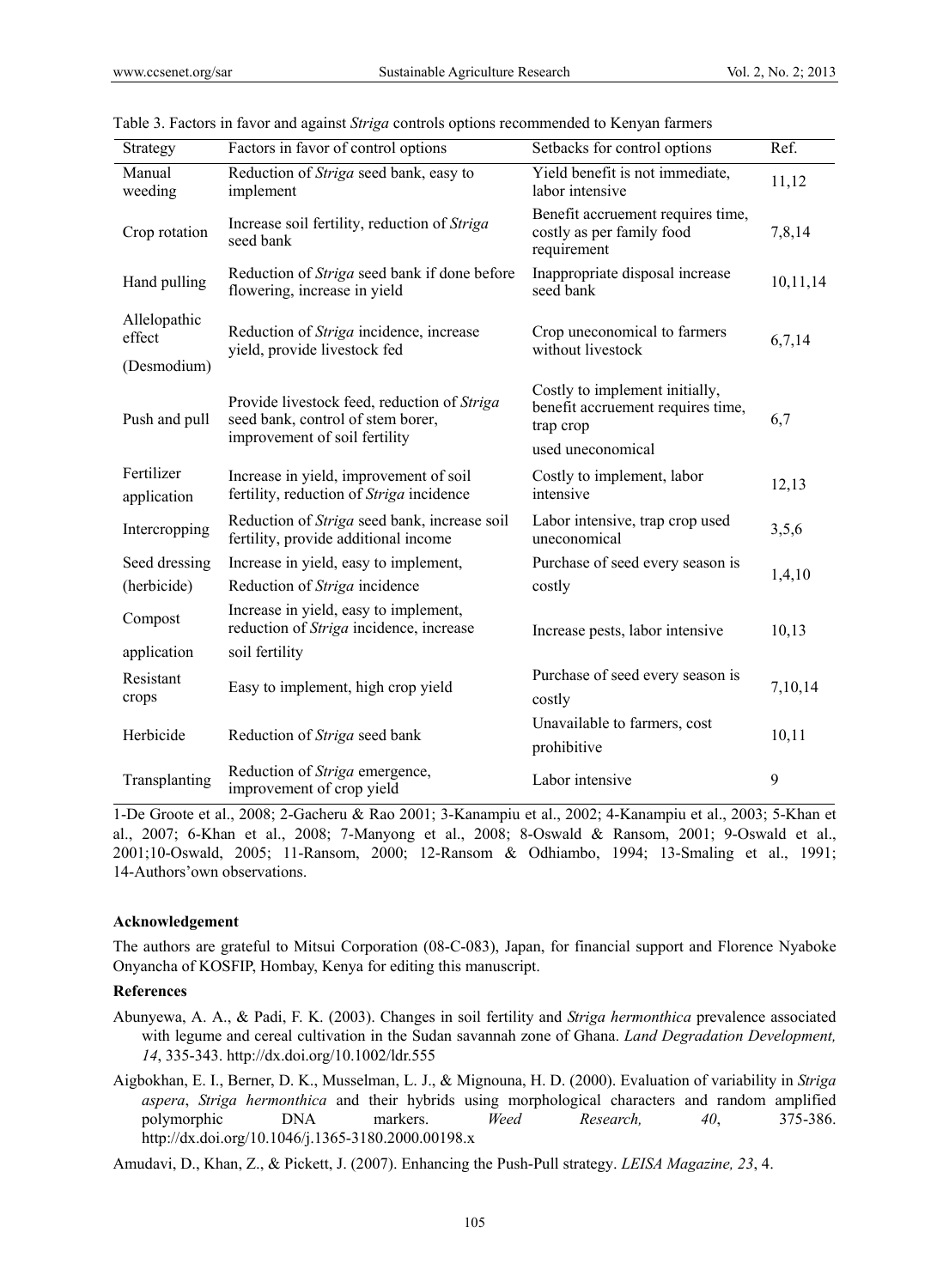- Andersson, J., & Halvarsson, M. (2011). The economic consequences of *Striga hermonthica* in maize production in Western Kenya. Swedish University of Agricultural Sciences, Agricultural Programme-Economics and Management Degree thesis No. 669, Uppsala, pp. 11-23.
- Andrews, F. W. (1947). The parasitism of *Striga hermonthica* Benth. On leguminous plants. *Annals Applied Botany, 34*, 267-275. http://dx.doi.org/10.1111/j.1744-7348.1947.tb06362.x
- Atera, E. A., Itoh, K., Azuma, T., & Ishii, T. (2012a). Response of NERICA rice to *Striga hermonthica* infections in western Kenya. *International Journal of Agriculture and Biology, 14*, 271-275.
- Atera, E. A., Itoh, K., Azuma, T., & Ishii, T. (2012b). Farmers' perspectives on the biotic constraint of *Striga hermonthica* and its control in western Kenya. *Weed Biology and Management, 12*, 53-62. http://dx.doi:10.1111/j.1445-6664.2012.00435.x
- Atera, E. A. (2010). Effect of *Striga* infection on NERICA rice cultivars and farmers' perception on its control mechanisms in sub-Saharan Africa. M.Sc. Thesis, Kobe University, Japan, September 2010.
- Bharathalakshmi Werth, C. R., & Musselman, L. J. (1990). A study of genetic diversity among host-specific populations of the witchweed *Striga hermonthica* (Scrophulariaceae) in Africa. *P1ant Systematics and Evolution, 172*, 1-12.
- Bruce, T. J. A. (2010). Tackling the threat to food security caused by crop pests in the new millennium. *Food Security, 2*, 133-141. http://dx.doi.org/10.1007/s12571-010-0061-8
- De Groote, H., Wangare, l., Kanampiu, F., Odendo, M., Diallo, A., Karaya, H., & Friesen, D. (2008). The potential of herbicide resistant maize technology for *Striga* control in Africa. *Agricultural Systems, 97*, 83-94. http://dx.doi.org/10.1016/j.agsy.2007.12.003.
- Doggett, H. (1965). *Striga hermonthica* on sorghum in East Africa. *Journal of Agricultural Science, 65*, 183-194. http://dx.doi.org/10.1017/S0021859600083908
- Douthwaite, B., Schulz, S., Olanrewaju, A. S., & Ellis-Jones, J. (2007). Impact pathway evaluation of an integrated *Striga hermonthica* control project in northern Nigeria. *Agricultural Systems, 92*, 201-222. http://dx.doi:10.1016/j.agsy.2006.03.007
- Dugje, I. Y., Kamara, A. Y., & Omoigui, L. O. (2006). Infestation of crop fields by *Striga* species in the savanna zones of northeast Nigeria. *Agriculture Ecosystem Environment, 116*, 251-254. http://dx.doi.org/10.1016/j.agee.2006.02.013
- Ejeta, G. (2007). The *Striga* scourge in Africa: a growing pandemic. In Ejeta, G., & Gressel, J. (Eds). Integrating New Technologies for Striga Control. World Scientific Conference, Singapore, pp. 3-16.
- Ellis-Jones, J., Schulz, S., Douthwaite, B., Hussaini, M. A., Oyewole, B. D., Olanrewaju, A. S., & White, R. (2004). An assessment of integrated *Striga hermonthica* control and early adoption by farmers in northern Nigeria. *Experimental Agriculture, 40*, 353-368. http://dx.doi.org/10.1017/S0014479704001802
- FAO. (2006). World agriculture: towards 2030/2050. Prospects for food, nutrition, agriculture and major commodity groups, Food and Agriculture Organization of the United Nations, Global Perspective Studies Unit, Rome.
- Franke, A. C., Ellis-Jones, J., Tarawalia, G., Schulz, S., Hussaini, M. A., Kureh, I., & Olanrewaju, A. S. (2006). Evaluating and scaling-up integrated *Striga hermonthica* control technologies among farmers in northern Nigeria. *Crop Protection, 25*, 868-878. http://dx.doi.org/10.1016/j.cropro.2005.11.014
- Gacheru, E., & Rao, M. R. (2001). Managing *Striga* infestation on maize using organic and inorganic nutrient sources in western Kenya. *International Journal Pest Management, 47*, 233-239. http://dx.doi.org/10.1080/09670870110044616
- Gethi, J. G., Smith, S. E., Mitchell, S. E., & Kresovich, S. (2005). Genetic diversity of *Striga hermonthica* and *Striga asiatica* population in Kenya. *Weed Research, 45*, 64-73. http://dx.doi.org/10.1111/j.1365-3180.2004.00432.x
- Gitau, R., Kimenju, S., Kibaara, B., Nyoro, J., Bruntrup, M., & Zimmermann, R. (2009). Agricultural policy-making in sub-Saharan Africa: Kenya's past policies. *Tegemeo Institute of Agricultural Policy and Development,* 1-13.
- GoK. (2010). Agricultural sector development strategy 2010-2020. *Government of Kenya,* 1-17.

Haussmann, B. I. G., Hess, D. E., Reddy, B. V. S., Mukuru, S. Z., Kayentao, M., Welz, H. G., & Geiger, H. H.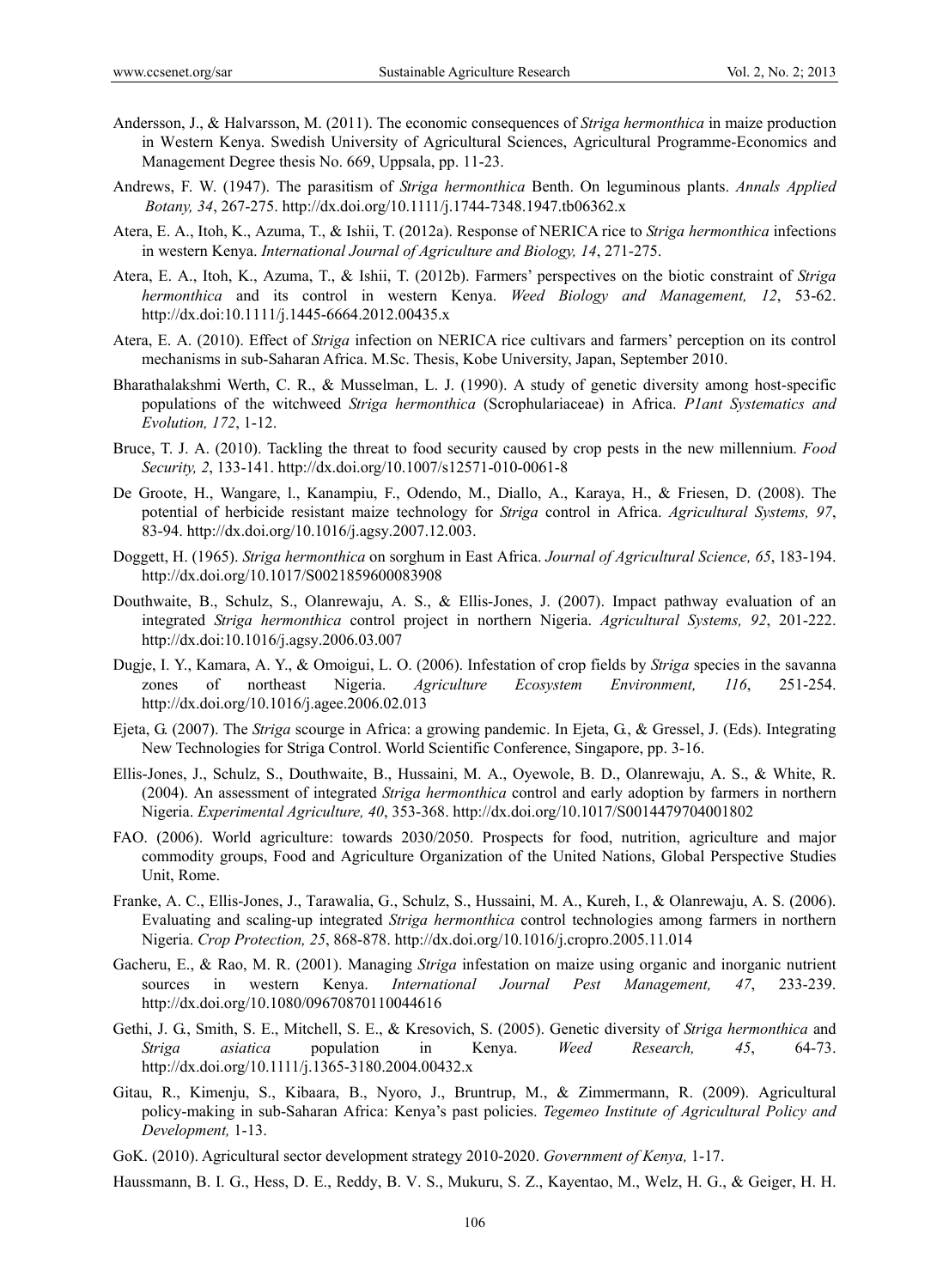(2001). Quantitative-genetic parameters of sorghum growth under *Striga* infestation in Mali and Kenya. *Plant Breeding, 120*, 49-56. http://dx.doi.org/10.1046/j.1439-0523.2001.00546.x

- Hearne, S. J. (2009). Control the *Striga* conundrum. *Pest Management Science, 65*, 603-614. http://dx.doi.org/10.1002/ps.1735
- Kanampiu, F., Ransom, J., Friesen, D., & Gressel, J. (2002). Imazapyr and pyrithobac movement in soil and from maize seed coats to control *Striga* in legume intercropping. *Crop Protection, 21*, 611-619. http://dx.doi.org/10.1016/S0261-2194(01)00151-X
- Kanampiu, F. K., Kabambe, V., Massawe, C., Jasi, L., Friesen, D., & Ransom, J. K. (2003). Multi-site, multi-season field tests demonstrate that herbicide seed-coating herbicide-resistance maize controls *Striga*  spp. and increases yields in several African countries. *Crop Protection, 22*, 697-706. http://dx.doi.org/10.1016/S0261-2194(03)00007-3
- Khan, Z. R., Midega, C. A. O., Amudavi, D. M., Hassanali, A., & Pickett, J. A. (2008). On farm evaluation of the 'push-pull' technology for the control of stemborers and *Striga* weed on maize in western Kenya. *Field Crop Research, 106*, 224-233. http://dx.doi.org/10.1016/j.fcr.2007.12.002
- Khan, Z. R., Midega, C. A. O., Hassanali, A., Pickett, J. A., & Wadhams, L. J. (2007). Assessment of different legumes for the control of *Striga hermonthica* in maize and sorghum. *Crop Science, 47*, 730-736. http://dx.doi.org/10.2135/cropsci2006.07.0487
- Khan, Z. R., Midega, C. A. O., Wanyama, J. M., Amudavi, D. M., Hassanali, A., Pittchar, J., & Pickett, J. A. (2009). Integration of edible beans (*Phaseolus vulgaris* L.) into the push–pull technology developed for stemborer and *Striga* control in maize-based cropping systems *Crop Protection, 28*, 997-1006. http://dx.doi:10.1016/j.cropro.2009.05.014
- Khan, Z. R., Pickett, J. A., Wadhams, L. J., Hassanali, A., & Midega, C. A. O. (2006). Combined control of *Striga hermonthica* and stemborers by maize-*Desmodium* spp. intercrops. *Crop Protection, 25*, 989-995. http://dx.doi.org/10.1016/j.cropro.2006.01.008
- Kim, S. (1996). Horizontal resistance: core to research breakthrough to combat *Striga* in Africa. *Integrated Pest Management, 1*, 229-249. http://dx.doi.org/10.1007/BF00139766
- Kim, S., Adetimirin, V. O., & Akintunde, A. Y. (1997). Nitrogen effects on *Striga hermonthica* infestation, grain yield, and agronomic traits of tolerant and susceptible maize hybrids. *Crop Science, 37*, 711-716.
- Koyama, M. L. (2000). Genetic variability of *Striga hermonthica* and effect of resistant cultivars on *Striga* population dynamics. In B. I. G. Hausmann, D. E. Hess, M. L. Koyama, L. H. F. W. Grivet Rattunde & H. H. Geiger (Eds.), (pp. 247-260). Breeding for *Striga* resistance in cereals. Proceedings of a workshop held at IITA, Ibadan, Nigeria. Margraf Verlag, Weikersheim, Germany.
- MacOpiyo, L., Vitale, J., & Sanders, J. (2010). *An ex-ante assessment of a Striga control programme in East Africa.* Kilimo Trust, pp. 6-25.
- Manyong, V. M., Nindi, S. J., Alene, A. D., Odhiambo, G. D., Omanya, G., Mignouna, H. D., & Bokanga, M. (2008). Farmer Perceptions of Imazapyr- Resistant (IR) Maize Technology on the Control of *Striga* in Western Kenya*. African Agricultural Technology Foundation*, Nairobi, Kenya, pp. 27- 31.
- Ministry of Agriculture. (2010). Economic review of agriculture, Nairobi, Kenya, pp. 25-32.
- Mohamed, K. I., Bolin, J. F., Musselman, L. J., & Peterson, A. T. (2007). Genetic diversity of Striga and implications for control and modeling future distributions. In G. Ejeta & J. Gressel (Eds.), Integrating new technologies for *Striga* control: towards ending the witch-hunt. (pp. 71-84). *World Scientific Conference*, Singapore.
- Mohamed, K. I., Musselman, L. J., & Riches, C. R. (2001). The genus *Striga* (scrophulariaceae) in Africa. *Annals of Missouri Botany garden, 88*, 60-103.
- Murray, B. G., Hammet, K. R.W., & Herrick, J. F. (1993). Relationship between *Lathyrus cassus*, *L. odoratus*, and *L. hirsutus* assessed by experimental hybridization, analysis of meiotic pairing and DNA: DNA hybridization. *International Journal of Plant Science, 154*, 163-168. http://dx.doi.org/10.1086/297101
- Odhiambo, G. D., & Ransom, J. K. (1993). Effect of Dicamba on the control of *Striga hermonthica* in maize in western Kenya. *African Crop Science Journal, 1*, 105-110.
- Olivier, A., Glaszmann, J. C., Lanaud, C., & Leroux, G. D. (1998). Population structure, genetic diversity and